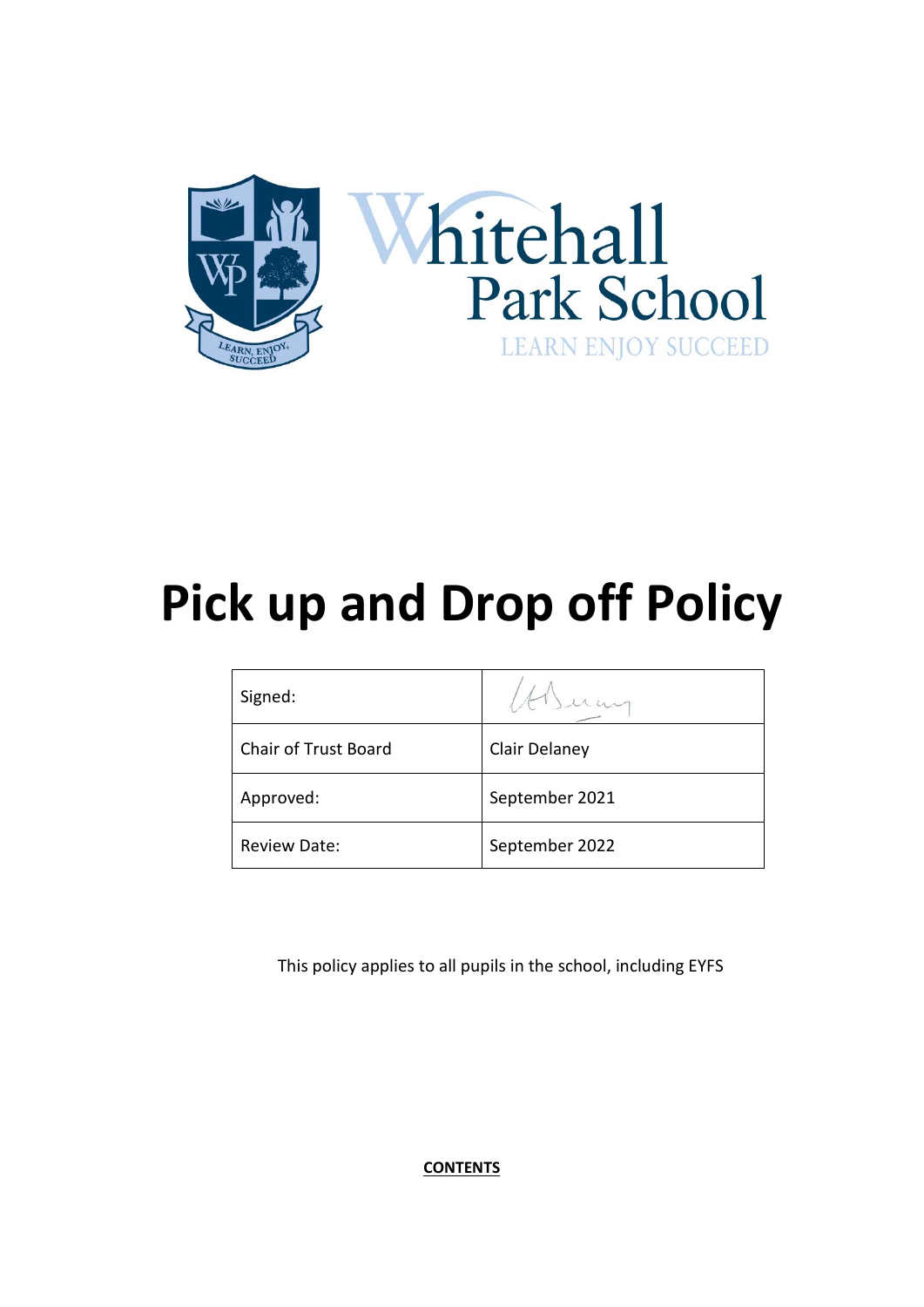

- 1.0 Introduction
- 2.0 Collecting and dropping off children safely.
- 3.0 Walking, Scootering and Cycling
- 4.0 Cars
- 5.0 Drop Off and Collection Procedures
- 6.0 When an Unknown Person Attempts to Collect a Child
- 7.0 Collection and Non-collection of Children Guidance
- 8.0 Collection and Non-collection of Children Procedure
- 9.0 Monitoring and Evaluation
- 10.0 Approval by Local Advisory Board

#### **1.0 Introduction**

Ensuring that children arrive and leave safely is a prime concern for us all. Please read the following guidelines.

Whitehall Park School – Drop Off and Pick Up Policy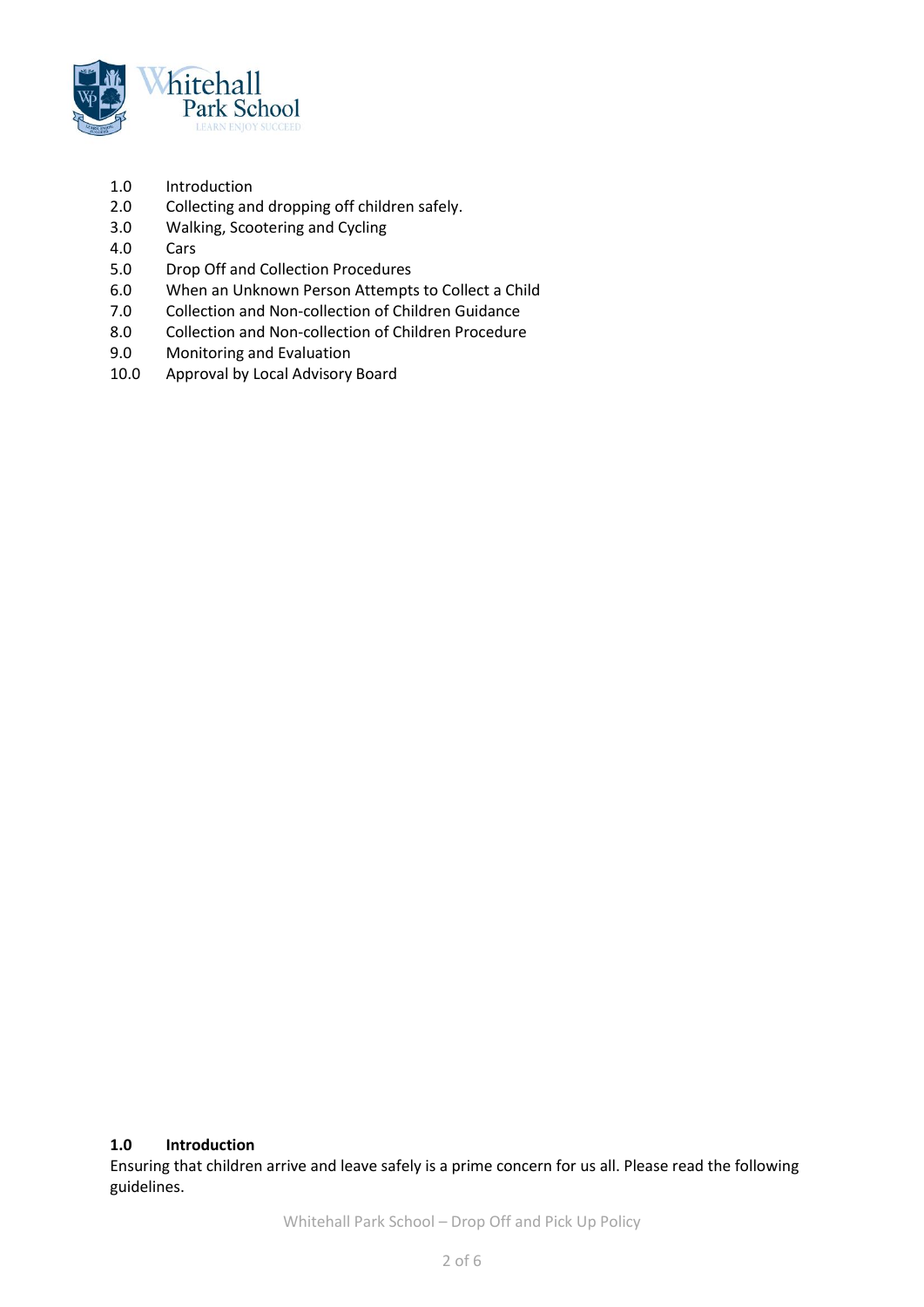

## **2.0 Collecting and dropping off children safely**

- Wherever possible, children should wait within the school boundaries and not on the pavement once the school gates are open.
- For children arriving for breakfast club, please drop your children off via the Hornsey Lane Gate at the office at 7.40 until 8.25 am (last entry). For children arriving for the start of the school day, both school gates (Ashmount Road and Hornsey Lane) will be open from 8.45 for children to wait in the lower playground. At this point your children will be supervised by members of the Whitehall Park team until their class teachers come to collect them. The school gates will close at 8.55am.
- At the end of the school day, parents can enter the lower playground from 3.30pm. The gates will open at 3.30 to enable you to collect your child. We encourage all parents and carers to use the Ashmount gate as this is a less congested road.
- If you are collecting your child from After School club please enter the lower playground via the Ashmount road gate or Hornsey Lane Gate and wait by the hall at 5pm. Your child will be dismissed by the Extended schools team from the dining hall.
- Between the times of 5:00-5:30pm, you will be able to collect your child from Twilight. Please come to the office via the Hornsey Lane gate and let the person at the office know who you are picking up.
- Please ensure we have the details of any person who may collect your child. In an emergency, and for people who we do not yet recognise, please ensure you issue them with details about your child. The office will also need to be notified either via email. Please send us the full name of the person collecting your child, their full contact details, their address and a picture of them so we can recognise them upon their arrival.

## **3.0 Walking, scootering and cycling**

- Adults must supervise children on their journey to school and at the school gates.
- Adults should keep all children close by at all times and ensure they stay on the pavement
- Children and parents are asked politely to dismount from bicycles and scooters within the school grounds. Scooters and bikes can be stored in the scooter/bike sheds
- Ensure all children walking and scootering to and from school are aware of basic road safety.
- Children cycling and scootering to and from school should wear a cycling helmet and use a bike/scooter that is checked regularly.

If extended family members are attending school activities please ensure they are aware of these guidelines and you provide us with their details and information. Thank you for keeping our school safe.

## **4.0 Cars**

There is no drop off or collection area on site or near to it for pupils arriving by car. We strongly encourage parents and carers to travel to and from school with public transport or on foot. WPS recognises the impact school travel can have upon the local congestion and road and pedestrian safety, as well as natural resources, and will continuously consider ways of reducing this impact, together with encouraging more pupils to walk to school in safety. WPS will support and promote the local LBI Walk to School initiatives and will support and promote the National Walk to School Week.

\*Disabled drivers and parents with disabled children should let the school know if they need to park in the front of the school

Whitehall Park School – Drop Off and Pick Up Policy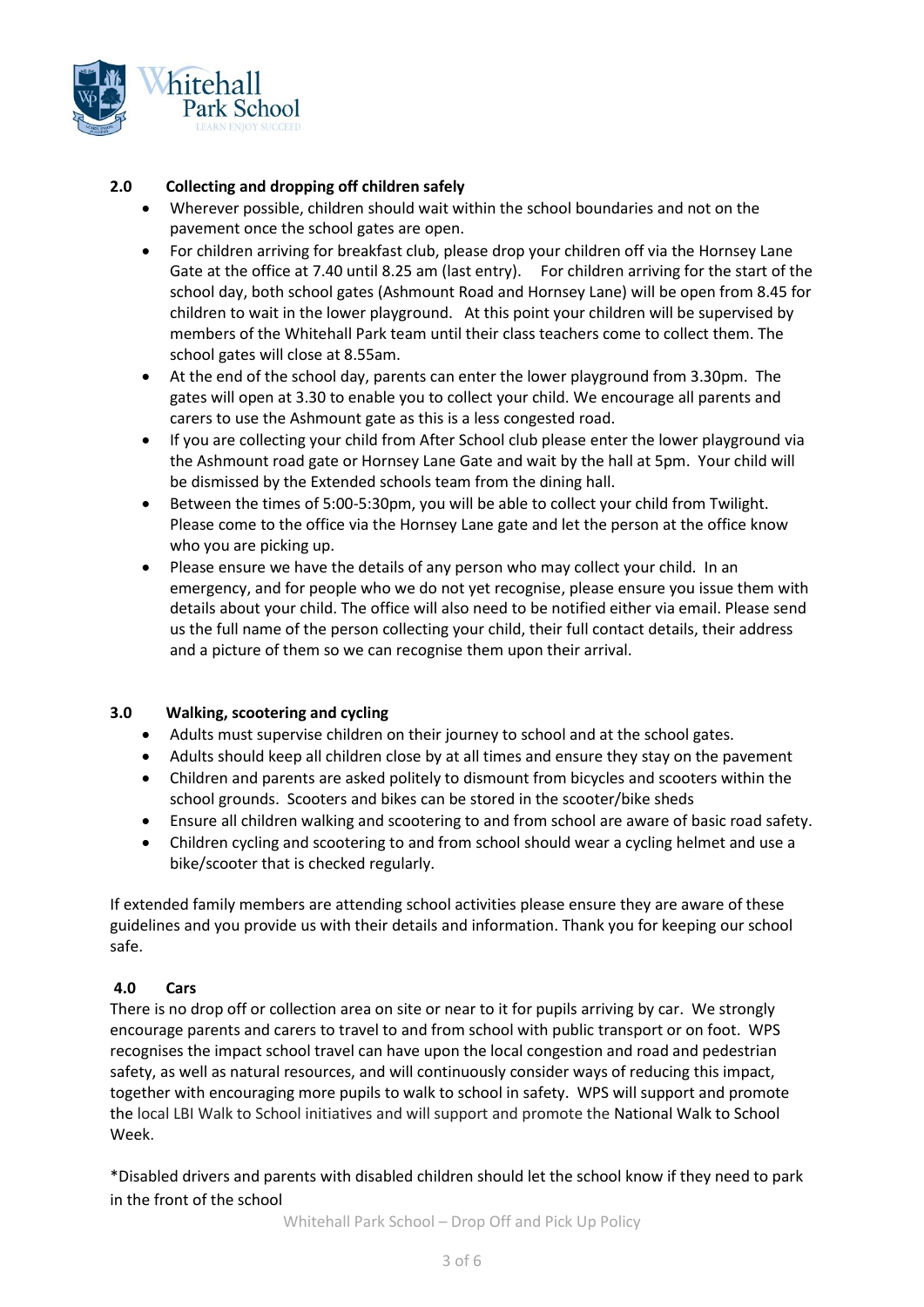

### **5.0 Drop Off & Collection Procedures**

Children should be dropped off in person at school and Whitehall Park does not take responsibility for the child until they enter the school grounds at 8:45 unless they are attending Breakfast Club. If a child arrives after 8.55am, their parent will need to sign them as late in the office. If the assembly has already started in the school hall, parents will be required to stay with their child until the assembly finishes. This is due to Safeguarding procedures.

If a child needs to attend a medical appointment during the day, the parent will need to email the office with the appointment letter and when they come in to collect their child, they will need to sign them out via the office. Please note that if you are taking your child between 12:00-1:30pm lunch will not be provided from the school. Also, children will be collected from their class on parent arrival as we don't want them to miss out on vital learning.

If a child has been sick during the day or urgently needs to be taken home, the parent will also need to sign them out.

Children must be collected in person and will not be allowed to leave unaccompanied. A staff member (mainly their class teacher) will dismiss the children from the main playground, acknowledging the adult collecting the child.

The person collecting the child must be able to take responsibility for that child and should not be under 16 years old.

Only people listed on the child's admissions form can collect children, unless specific information has been given to staff for a one off collection. It is a parent's responsibility to keep this information up to date. If the school is not notified before 2.30pm, that a different person is collecting your child, they will bring your child to the school office and we will make contact with you to double check.

Parents with specific information on any person who must not have contact with their child should inform the school of this in writing.

Parents are reminded that any information or changes in the current information relating to the collection of their child, or changes to contact details, must be given to the School immediately

## **6.0 When an Unknown Person Attempts to Collect a Child**

If a person attempts to collect a child who is not on the Child's admission form:

- Contact the office and provide them with a photo of the person picking up the child, their contact details and address.
- Please ensure they have confidential details about your child, e.g. DOB, address and the security number. We will not release a child without being able to verify who the person is that is attempting to collect your child.
- We will contact those with parental responsibility on our contacts list, to ascertain if it is acceptable for this person to take the child. The child will only be allowed to leave if one of these adults confirms that it is OK.
- If no contact can be made, the child is to remain in the school until a contact can be made.

#### **7.0 Collection and Non-collection of Children**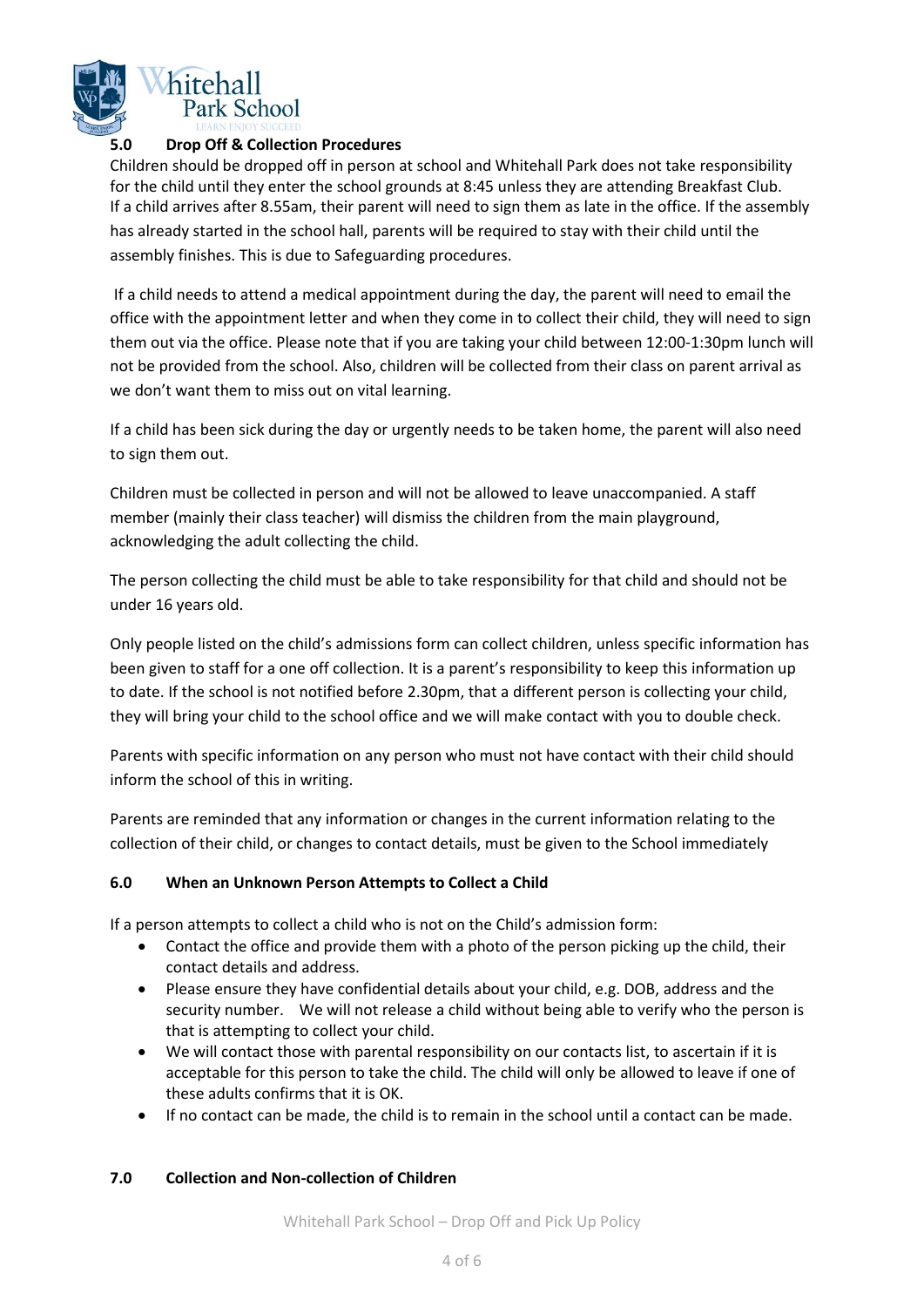

#### **Guidance**

On admission to the school, parents are asked to complete specific information regarding contact information, emergency contact details and information about those authorised to collect their child from school.

Parents can give written consent for their child to be allowed to leave school to go home independently from Year 4 onwards. This should be reviewed regularly.

For all other children, the school staff will only hand children over to someone authorised to collect them. The school maintains a list of the adults authorised to collect each child and it is the responsibility of the parents to ensure that this list remains up-to-date and includes the names of any family member, child minder, friends or other school parents whom the parents wish to authorise to collect their child.

Any one-off changes to these arrangements must be communicated to the school by telephone or electronically at least half an hour before pick up or in writing (on the day of collection at the latest), providing the name, address and telephone number of the person nominated to collect their child. A telephone call cannot normally be accepted in these circumstances. However, this can be accepted in an urgent situation, provided that the call can be verified as genuine.

Parents must inform the school in the event of any circumstances in which someone has a restriction placed on them in respect of legal access to their child.

On occasions when the parents are aware that they will not be at home or at their usual place of work, they are asked to telephone, email or write to inform the class teacher or school office at the earliest possible point in time.

In the event that a child is not collected by an authorised adult at the end of a session, the school puts into practice agreed procedures. These ensure that the child is cared for safely by an experienced and qualified member of staff, who is known to the child. The school aims to ensure that the child receives a high standard of care in order to cause as little distress as possible. We inform parents/carers of our procedures so that, if they are unavoidably delayed, they will be reassured that their child will be properly cared for.

#### **Procedures**

On admission to the school, parents are asked to provide specific home, work and emergency contact information and to ensure that this remains current. When someone other than a parent is nominated to collect a child, the school agrees with the parents how to verify their identity.